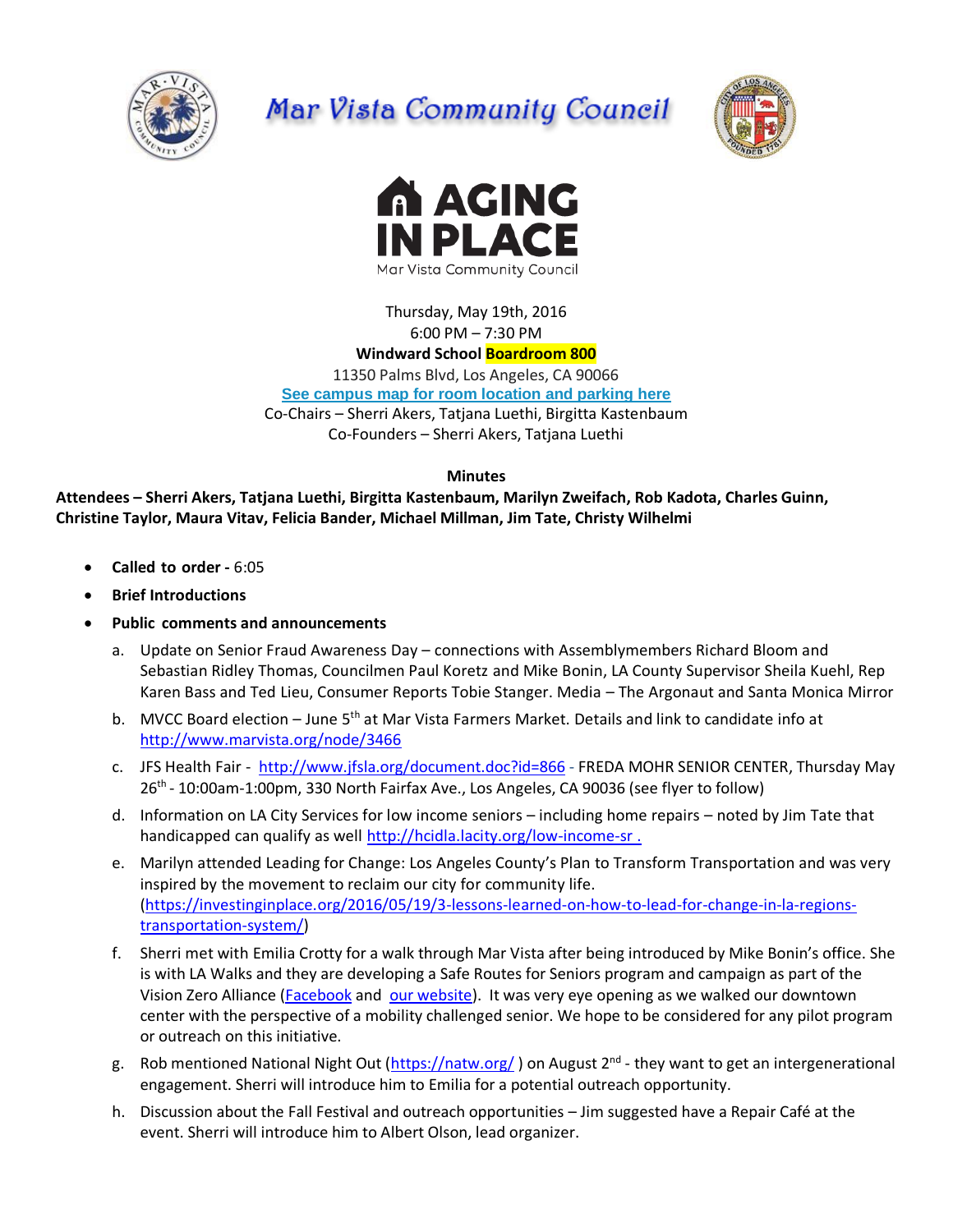i. Marilyn will be attending this conference and will share insight at the next meeting <https://cme.ucsd.edu/alzheimers/>

#### **April minutes unanimously approved**

- **New business –**
	- a. **May – Christy Wilhelmi and Jim Tate of Our Time Bank**-<http://ourtimebank.communityforge.net/> Our Time Bank is a community of people living in the West Los Angeles area who support each other. They started in Culver City, Palms and Mar Vista and are expanding into nearby neighborhoods. Timebanking is an alternative currency, exchanging services within the community. Instead of dollars, you use Time Credits. For every hour you help another member, you earn a Time Credit. Then you can use that Time Credit to have a neighbor help you. There's no minimum or maximum time commitment.

Unlike bartering, which places a cash value on goods and services (and is taxable), TimeBank services are traded for Time Credits (not taxable) and you don't have to trade directly with the person who helps you. Members use a simple internet-based system to list the services they would like to offer or want and to keep track of Time Credits exchanged. Members range in age, skill sets and involvement.

## **TimeBanking– [see slide show presentation here.](http://www.marvista.org/files/TimeBank%20Overview%202016.pdf)**

What is a TimeBank? Founded by Edgar Cahn - a [http://timebanks.org/about/,](http://timebanks.org/about/) 'community of caring', Members form a network of relationships - helping each other – as persons, groups associations and organizations, building trust and a sense of community through neighborhood projects and events, making transformational change. Started to connect the aging and experienced with the young and inexperienced.

**Where Are TimeBanks?** Began in 1987, USA was founded in 1995, have spread to 38 countries, now in 44 states with 800+ in US

**TimeBanking Core Principles -** Assets: We all have something to give, Honoring Real Work: The work of building home, family, community, Reciprocity: Asking receivers to become givers as well, Community: Acknowledging our interdependence, Respect: Giving voice and demanding accountability for all

**Pay It Forward – Create A Circle of Giving -** Time Credits as a medium of exchange to create a circle of giving**.** Unlike bartering, which places a cash value on goods and services (and is taxable), TimeBank services are traded for Time Credits (not taxable) and you don't have to trade directly with the person who helps you. One hour given in service to others = One Time Credit earned. Members use Time Credits earned to receive services from others. TimeBank giving & receiving can be Organic – the result of individual decisions by members or Planned – designed to achieve specific goals and outcomes [\(Repair Café,](http://ourtimebank.communityforge.net/Westside%20Repair%20Caf%C3%A9%20Home%20Page) [Sharing Economy,](http://ourtimebank.communityforge.net/share) more). One hour = one credit. All credits are the same value – 1 hour for dentist same as 1 hour for companionship or transportation. Can gift TB credits to a senior parent. Four step process to join – application, create profile, orientation, suggested donation. Get TB credit for each step in process and when do first posts – total of 10 hours. Suggested annual dues \$25 due evert June. Currently 150 members.

**What to Give, What to Receive -** possibilities are endless – examples: Transportation (errands, shopping, medical, worship, local, public, long distance, miscellaneous). Help at Home (child care, cooking, sewing, hair & beauty, housekeeping, chores, pet care, respite, etc.). Companionship (dining, clubs, email & IM, home visits, telephone calls, visiting, medical trips, etc.). Wellness (complementary therapy, counseling, diet & nutrition, fitness, exercise, meditation, yoga, etc.). Recreation (dancing, games, events, books, videos, sports, travel, walking, tours, etc.). Education (advocacy, classes, workshops, computers, language, finances, tutoring, mentoring, etc.). Arts, Crafts,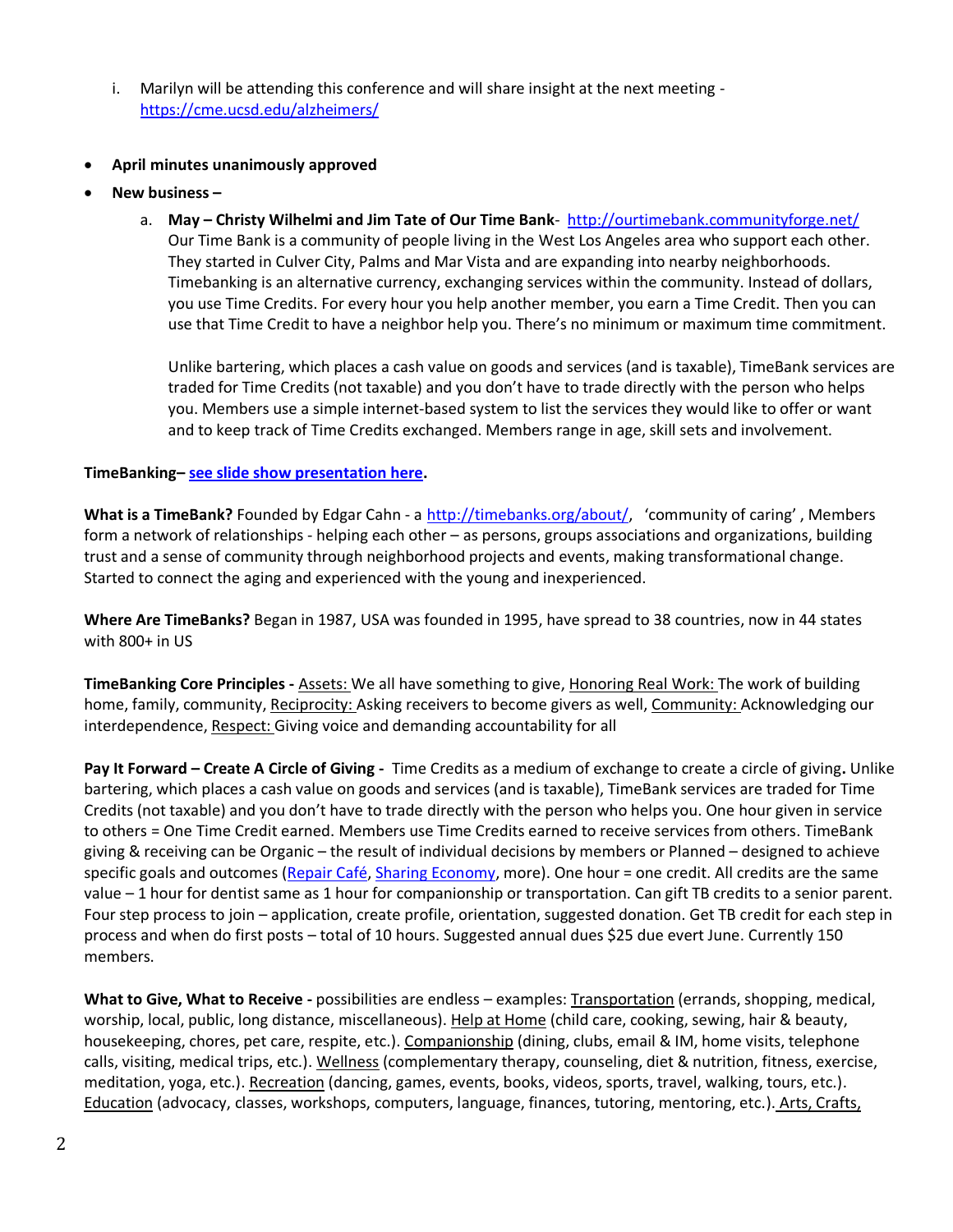Music (classes, workshops, entertainment, photo, theater, lessons, miscellaneous). Home Care (house-sitting, carpentry, electrical, garden, yard work, painting, plumbing, car care, etc.). Business Services (clerical, computer support, financial, legal, marketing, research, translation, etc.). Information (medical, transport, services, education, community, vendors, service providers, etc.). Organizations can join (example, Sivananda Yoga Center). Monthly potluck for orientation builds community.

## **Video of interviews -** <https://youtu.be/v7rYrB7RXpE>

#### **[Map showing area covered.](https://drive.google.com/file/d/0B24t6h19K3jUZElwTGt4WUJSd2c/view)**

**The Power of TimeBanking -** Circles of giving & receiving expand and deepen over time. TimeBanks draw together people of different generations, ethnicities and income levels through the five core values/principles

**Timebanking Day to Day -** coordinator/leadership team manages the day-to-day running of the TimeBank. Signs up members, organizes events, manages admin, outreach etc. Leads funding efforts (along with board or sponsors). Encourages members' enthusiasm, leadership and ownership for operating/managing/growing/funding the TimeBank. Always includes members. Schedules events and projects. Admin is all volunteer and earns time credit. Leadership goal – three people who know how to do each admin task. Occasionally plan 'work parties' to catch up on backlog.

**How It Works (Members' View) -** coordinator/s sign up new members. What members give/want is listed on *Community Forge* software [\(www.ourtimebank.com\)](http://www.ourtimebank.com/). The software helps to set up the what, where, when of member activities. Members record their completed activities. *Community Forge* keeps track of members' offers/wants, giving/receiving, earning/spending

**What's a [Repair Café?](http://ourtimebank.communityforge.net/Westside%20Repair%20Caf%C3%A9%20Home%20Page) What do you do when you've got something you like but it no longer works?** Throw it out and buy a new one? Stick it in the attic, the basement or under the stairs? Pay to get it fixed? Fix it yourself? Chances are you toss it out. Or maybe you store it away until that magical day when you can figure out what to do with it.... right. **A Repair Café gives you another option!** The *Westside Repair Café* is a volunteer-run, community service dedicated to encouraging the repair and reuse of goods rather than relegating them to landfills. **Repair Café Goals and Objectives -** Encourage Repair and Reuse. Demonstrate the Circular Sharing Economy. Reduce Landfill Waste. Save Residents Money. Fix Resident's Treasured or Favorite Items. Promote DIY Repairs and Spread How-To Education. Foster Community Building, Neighborhood Networking. Inspire Re-Cycling and Re-Purposing. Help Build Sustainable Neighborhoods. Teach that "Repair is Better than Re-Cycling". Next one will be August 6<sup>th</sup> at Camera [Obscura](http://www.atlasobscura.com/places/camera-obscura-santa-monica) – open to the public.

**What's a Sharing Economy?** OTB's Sharing Economy helps the "people who need stuff" connect with the "people who have stuff". OTB's philosophy of "Share | Lend | Be Green" fosters reuse and sharing of goods, thereby reducing the carbon footprint while enabling members to save money during these tough economic times. The concept of re-using what we already have instead of producing more is being identified by the environmentalists as the best and fastest way to save the environment. By promoting sharing and re-use as an alternative to buying and creating new products, we can minimize the creation of new waste and help improve the environment.

**OTB's Sharing Economy** Examples of what can be shared – Appliances, Tools, Sports Equipment, Electronics, Utensils, Books, Tapes, Videos, Clothing and More.

**For more information - <http://ourtimebank.communityforge.net/> o[r Facebook](https://www.facebook.com/OurTimeBank/?fref=ts)**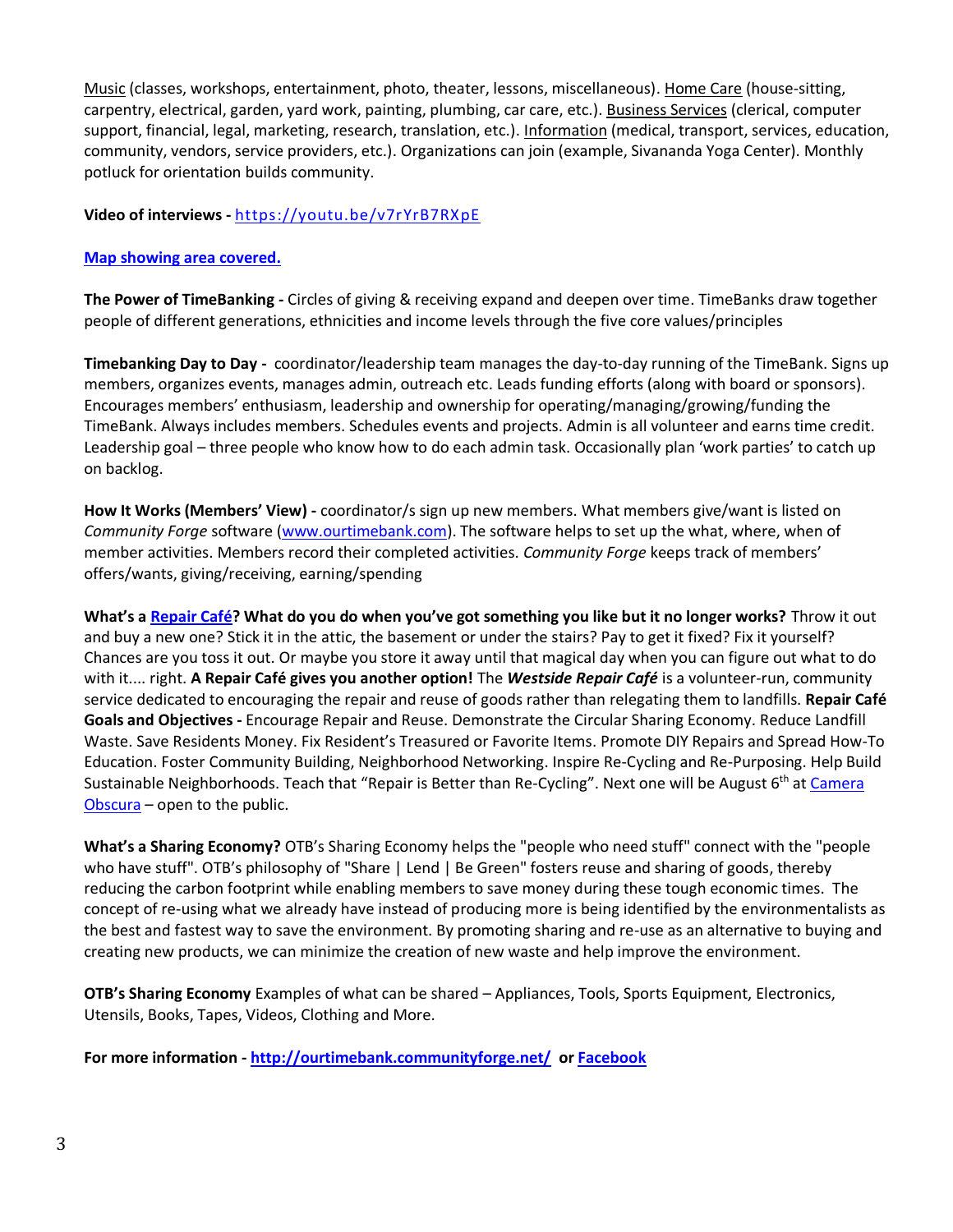# **Old Business reviewed -**

- a. Update on Board response to motion supporting Councilmember Mike Bonin to create a new ordinance addressing short term rentals. Draft regulations will limit STR to an occupied primary residence for a maximum of 90 days <http://planning.lacity.org/ordinances/docs/HomeSharing/STROrdinancePublicDraft.pdf>
- b. Update on \$1,500 Neighborhood Purposes Grant for Westchester Playa Village proposing a Fall Prevention Fair within the Mar Vista Fall Festival
- c. **Future guest presentations**

[\(Council File](https://cityclerk.lacity.org/lacityclerkconnect/index.cfm?fa=ccfi.viewrecord&cfnumber=14-1635-S2) 14-1635-S2).

- a. **June –** Wise and Healthy Aging Molly Davies, Vice President Elder Abuse Prevention and Ombudsman Services, as the representative who will conduct the presentation that evening. [http://www.wiseandhealthyaging.org/city-and-county-of-los-angeles-long](http://www.wiseandhealthyaging.org/city-and-county-of-los-angeles-long-term-care-ombudsman)[term-care-ombudsman](http://www.wiseandhealthyaging.org/city-and-county-of-los-angeles-long-term-care-ombudsman)
- b. **July**  [Charles Guinn, Certified Aging in Place Specialist](http://www.charlesguinn.com/) on reverse mortgages - educating homeowners in the various uses of the reverse mortgage, when not to get one, and answer any questions that we may have.
- c. **August**  Steve Barbour With an Executive Certificate in Home Modification from USC Davis School of Gerontology, Steve will present on home modifications for aging in place. He will give an overview of what home modifications can be done, the process, how to pay for it, & how to find a contractor who is qualified and why they matter. MA, OTR/L, ECHM, Co-CEO, Vice President, [Evolve Therapy](http://www.evolvetherapy.us/)
- d. **September –** Joe Barnes, [Compassion & Choices](https://www.compassionandchoices.org/) understanding the new CA End of Life Option Act.
- e. **October -** Carol Hahn, MSN, RN, RYT, CPT, CDP [CarolHahnRN.com](http://carolhahnrn.com/) tools that support making the journey with a loved one with dementia as positive as possible **Wellness and Fitness Nurse** - helping people over 50 increase their quality of life. Certified Dementia Practitioner
- f. **November –** reserved for dealing with clutter pending discussion of best approach.
- g. **December –** Mandi Carpenter When is Assisted Living a good choice? How do you assess them?
- h. **January -** Emilia Crotty with LA Walks Safe Routes for Seniors program and campaign, part of the Vision Zero Alliance (**Facebook** and [website\)](http://www.visionzeroalliance.org/). TBC
- i. **Film screening and panel discussion?** We could use Windward 2nd floor CTL room which can fit about 130 people comfortably. Attendees prefer this be planned as separate event, not in place of monthly speaker meeting.
- **Adjourned meeting – 7:15**

*\*in compliance with Government Code section 54957.5, non-exempt writings that are distributed to a majority or all of the board in advance of a meeting, may be viewed at [http://www.marvista.org](http://www.marvista.org/) or at the*